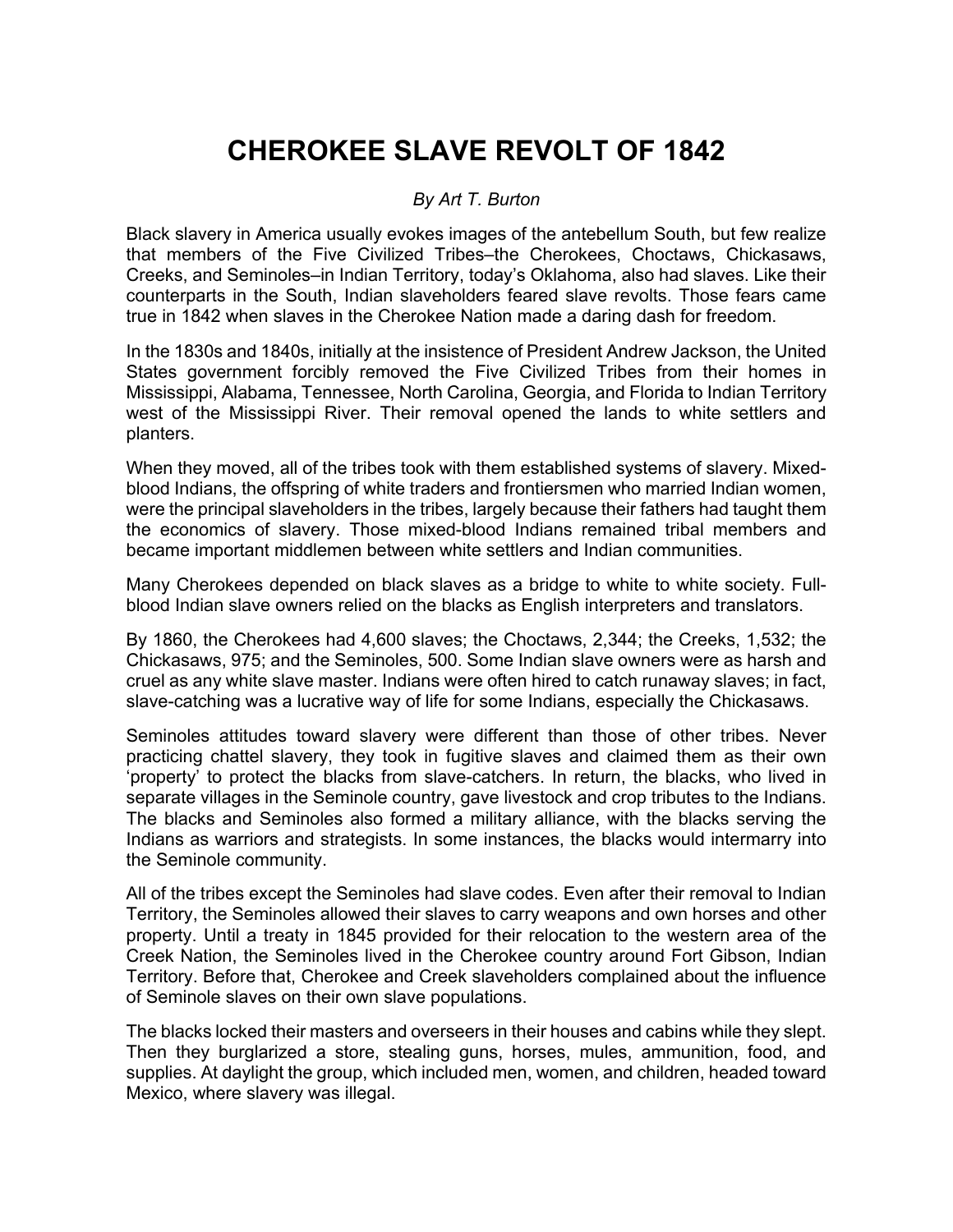The Cherokee slaves at the Arkansas River port of Webbers Falls, not far from Fort Gibson, would have had ample opportunity to observe the Seminole slaves. Most of the Cherokee slaves farmed cotton and other crops, but some worked at the landing where steamboats docked and where Joseph Vann operated a public ferry. The Seminoles disembarked at Webbers Falls after their journey from Florida, and the Cherokee slaves may have been impressed with the blacks dressed in Seminole fashion and carrying rifles and knives. The black Seminoles settled in the Illinois River bottoms near Webbers Falls, allowing the Cherokee slaves to socialize with them regularly.

About 4:00 a.m., November 15, 1842, more than twenty-five slaves, most from Vann's plantation at Webbers Falls, rendezvoused at a prearranged location near the port town. The blacks locked their masters and overseers in their houses and cabins while they slept. Then they burglarized the store of a man named Bigelow, stealing guns, horses, mules, ammunition, food, and supplies. At daylight the group, which included men, women, and children, headed toward Mexico, where slavery was illegal and many runaway slaves sought refuge. When the fugitive slaves entered the Creek Nation southwest of Webbers Falls, slaves from the plantations of wealthy Creeks named Bruner and Marshall joined them, increasing the number of runaway to more than thirty-five.

When the Cherokees discovered that their slaves had departed, about forty of them took guns and dogs and went in pursuit of the fugitives. Each slave reportedly had a horse or mule to ride, and they had taken some of Vann's blooded racehorses, so they were highly mobile. The Cherokees followed the slaves into the Creek Nation. There a group of Creek Indians organized a search party and joined the Cherokees.

Within a few days of the escape, the Indians caught up with the blacks about ten miles beyond the Canadian River in the Choctaw Nation. The slaves found a depression in the prairie which provided a complete entrenchment for them and their horses, and they decided it would make an excellent place to fight. A pitched battle followed, with both sides suffering casualties. The blacks held the position for two days, but the Indians killed two of them and captured twelve others.

The fight convinced the Cherokees and Creeks to go home and get reinforcements before continuing the chase. The remaining fugitives kept moving toward the Red River.

During their flight, the fugitives met James Edwards, a white man, and Billy Wilson, a Delaware Indian, about fifteen miles from the battle site. Edwards and Wilson were fugitive slave hunters, whom blacks in the South called patrollers or "patty rollers." They had with them eight blacks–one man, two women, and five children–who had escaped in the Choctaw Nation. They had belonged to a white man named Thompson, who had married a Choctaw woman, making him a citizen of the Choctaw Nation. The fugitives had been headed west to join one of the Plains Indian tribes when a man named Chisholm spotted them and turned them over to Edwards, Wilson, and a Cherokee man for transport back to Choctaw authorities.

Edwards and Wilson made good progress until they met the fugitive Cherokee and Creek slaves, who killed them. The Choctaw blacks gladly joined the Cherokee band as they continued on their journey toward Mexico.

The slave outbreak was reported to the Cherokee National Council at the capital in Tahlequah on November 17, 1842. Immediately the council passed a resolution, which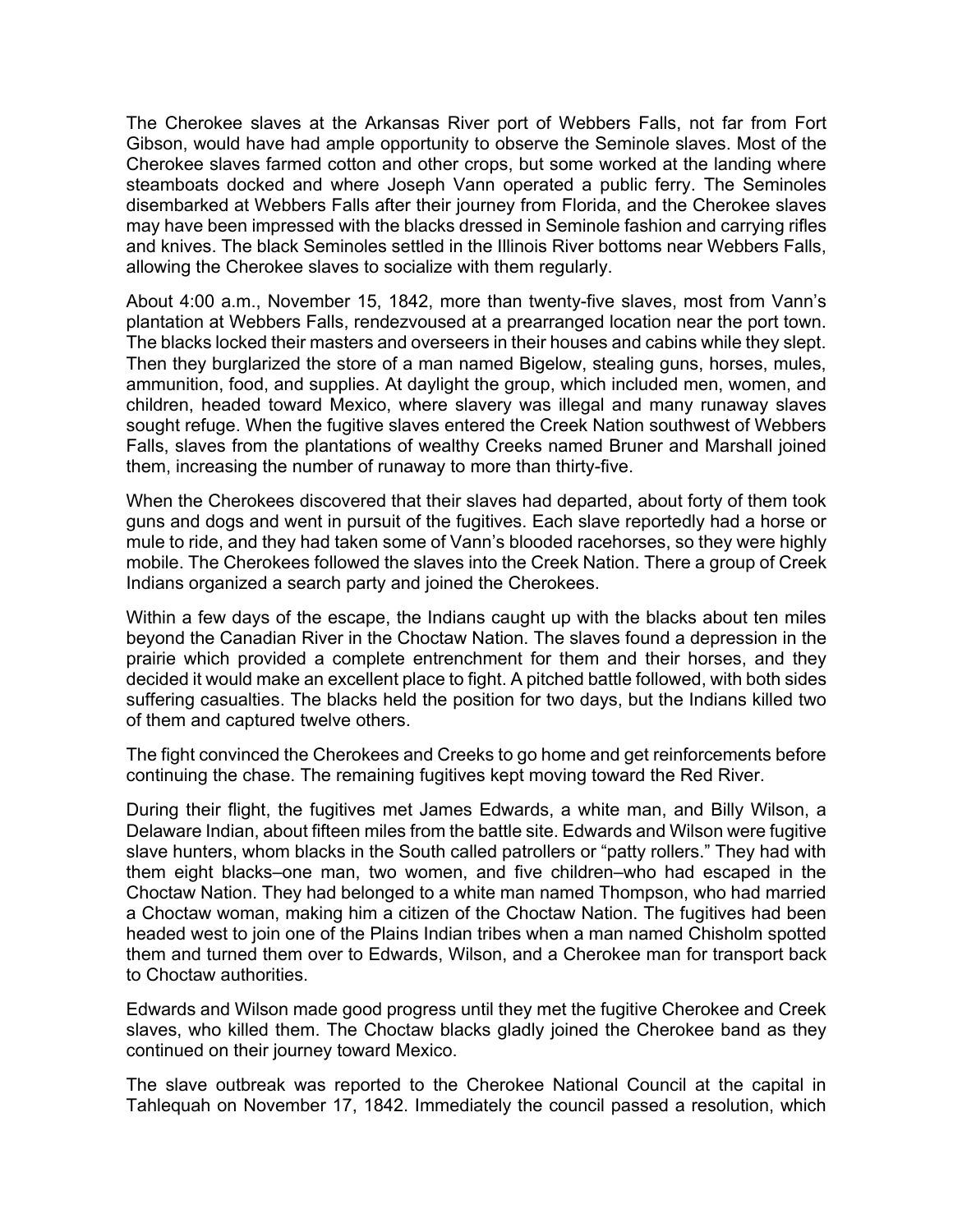Chief John Ross approved, authorizing Cherokee Militia Captain John Drew to raise a company of one hundred men to pursue, arrest, and deliver the blacks to Fort Gibson. The resolution also relieved the Cherokee Nation of any liability if the slaves resisted arrest and were killed. The Cherokee national treasury would compensate Drew's militia, and Drew was authorized to purchase ammunition and supplies, provided that the expedition was not unnecessarily protracted and did not incur needless expenses.

Ross told Indian Agent Pierce M. Butler about the expedition and asked him to inform the commander at Fort Gibson and the Creek and Choctaw chiefs. The commander at Fort Gibson loaned Drew twenty-five pounds of gunpowder for the militia.

On November 21, Drew left Webbers Falls with eighty-seven well armed men in his command. By November 26 they had arrived at the site of the battle between the slaves and the Creeks and Cherokees.

Picking up the runaways' trail, Drew's command came upon the bodies of slave hunters Edwards and Wilson, who apparently had been dead about four days. The militia found the trail again and two days later found the fugitives about seven miles north of the Red River, some 280 miles from Fort Gibson.

The slaves offered no resistance; starving, they surrendered immediately. Drew captured thirty-one slaves–the entire group except two who were away hunting. Drew's men returned the slaves to the Cherokee Nation with no problem, arriving at Webbers Falls by December 7.

Drew reported to the Cherokee National Council on December 8. After an investigation, council members ordered five slaves to be held at Fort Gibson pending trial for the murders of Wilson and Edwards, then told Drew to deliver the remaining slaves to their owners. The Choctaw male slave was also turned over to Fort Gibson authorities. Drew kept the two Choctaw slave women and five children in custody until the Cherokees could ascertain their disposition from the Choctaw Nation. Joseph Vann took most of his black rebels out of the Cherokee Nation and put them to work on his steamboat, which worked the Arkansas, Mississippi, and Ohio rivers.

The Cherokees thought the influence of "foreign" free blacks had caused the slave insurrection. On December 2 they passed "An Act in Regard to Free Negroes" directing that all free blacks, except those whom Cherokees had freed, leave the Cherokee Nation by January 1, 1843, or as soon after as possible. Those who lingered or refused would be expelled. The act targeted the free black Seminoles living in the Cherokee Nation.

Cherokee attitudes against free black Seminoles continued. In 1849, tired of harassment from slave-catchers, some of the free black Seminoles under black Chief John Horse fled Indian Territory. They joined Seminole Chief Wild Cat and his followers and successfully reached Mexico.

By 1851, nearly 300 blacks had tried to escape from Indian Territory, most headed for Mexico or Kansas. In the northern Cherokee Nation, in what would later become Washington County, Oklahoma, an "underground railroad" trail led into Kansas. None of the escapes, however, equaled the scope or violence of the Cherokee slave revolt of 1842.